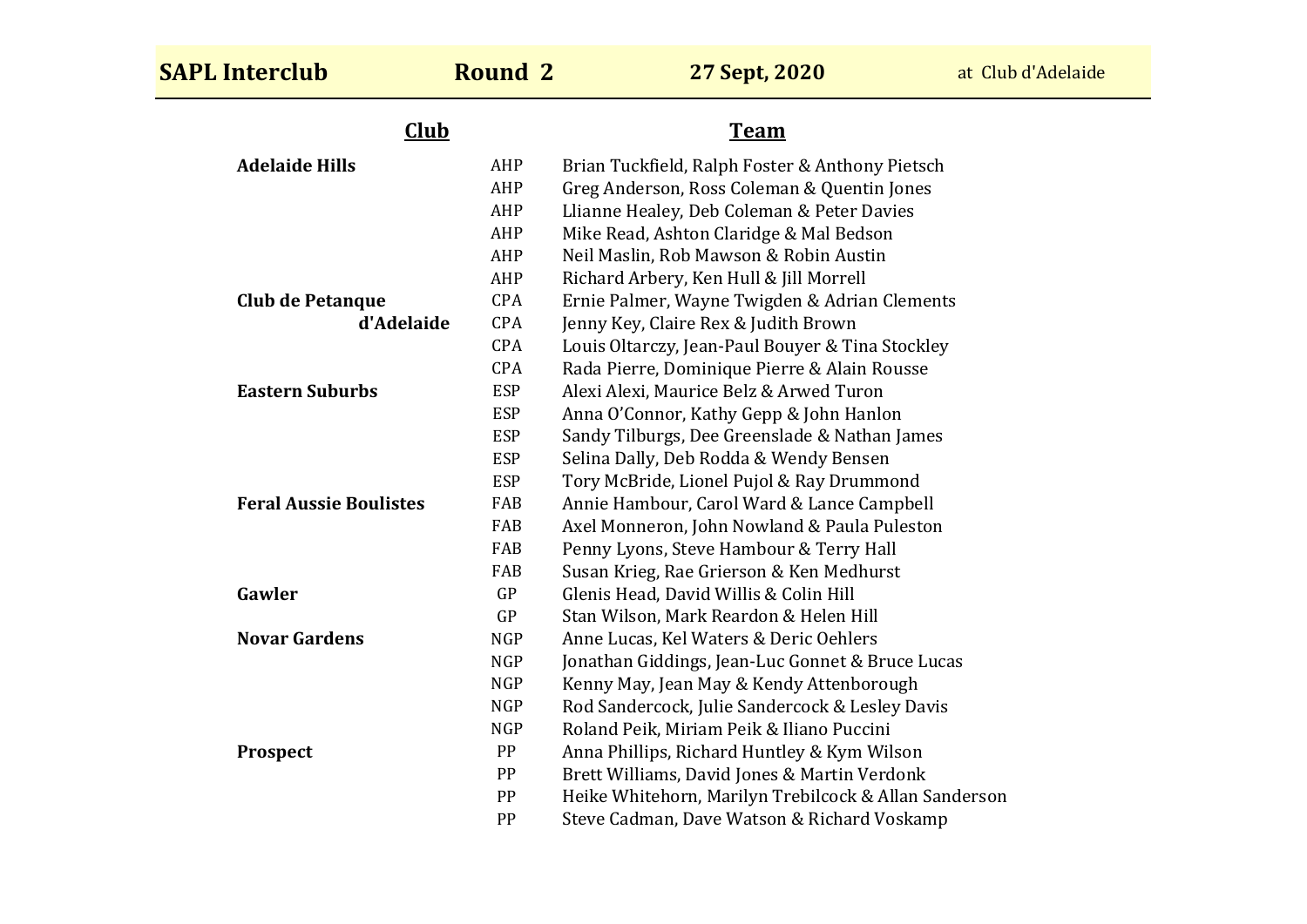## **Preliminary Games - Pool A**

|                  | <b>Team</b>                |            | Game 1         |       | Game 2         |       | Game 3         |       | Games          | <b>Points</b> |                |            | <b>Prelim</b>  |
|------------------|----------------------------|------------|----------------|-------|----------------|-------|----------------|-------|----------------|---------------|----------------|------------|----------------|
|                  |                            | Club       | $\mathbf{V}$   | score | $\mathbf{v}$   | score | $\mathbf{V}$   | score | won            | +             | $\blacksquare$ | <b>Net</b> | <b>Rank</b>    |
| $\boldsymbol{1}$ | Selina, Deb & Wendy        | <b>ESP</b> | $\overline{a}$ | 11 3  | 16             | 8 11  | 9              | 11 2  | $\overline{2}$ | 30            | 16             | $+14$      | $A\,6$         |
| $\overline{2}$   | Steve, Dave & Richard      | <b>PP</b>  | $\mathbf{1}$   | 3 11  | $\overline{3}$ | 0 11  | $\overline{4}$ | 6 11  | $\bf{0}$       | 9             | 33             | $-24$      | A 15           |
| $\overline{3}$   | Penny, Steve & Terry       | <b>FAB</b> | $\overline{4}$ | 11 1  | $\overline{2}$ | 11 0  | 11             | 11 5  | 3              | 33            | 6              | $+27$      | A <sub>1</sub> |
| $\boldsymbol{4}$ | Neil, Rob & Robin          | <b>AHP</b> | 3 <sup>1</sup> | 1 11  | 5              | 3 11  | $\overline{a}$ | 11 6  | $\mathbf{1}$   | 15            | 28             | $-13$      | $A$ 11         |
| $5\overline{5}$  | Jonathan, Jean-Luc & Bruce | <b>NGP</b> | 6              | 11 9  | $\overline{4}$ | 11 3  | 13             | 11 5  | 3              | 33            | 17             | $+16$      | $A \quad 3$    |
| 6                | Anna, Kathy & John         | <b>ESP</b> | 5              | 9 11  | $\overline{7}$ | 11 7  | 10             | 3 11  | $\mathbf{1}$   | 23            | 29             | $-6$       | $A$ 10         |
| $\overline{7}$   | Anne, Kel & Deric          | <b>NGP</b> | 8              | 10 11 | 6              | 7 11  | 15             | 3 11  | $\bf{0}$       | 20            | 33             | $-13$      | A 12           |
| 8                | Jenny, Claire & Judith     | <b>CPA</b> | $\overline{7}$ | 11 10 | 9              | 11 8  | 23             | 11 8  | 3              | 33            | 26             | $+7$       | $A \quad 5$    |
| 9                | Mike, Ashton & Mal         | <b>AHP</b> | 10             | 9 11  | 8              | 8 11  | $\mathbf{1}$   | 2 11  | $\bf{0}$       | 19            | 33             | $-14$      | A 13           |
| 10               | Louis, Jean-Paul & Tina    | <b>CPA</b> | 9              | 11 9  | 11             | 11 7  | 6              | 11 3  | 3              | 33            | 19             | $+14$      | $A$ 4          |
| 11               | Brian, Ralph & Anthony     | <b>AHP</b> | 12             | 11 0  | 10             | 7 11  | $\overline{3}$ | 5 11  | $\mathbf{1}$   | 23            | 22             | $+1$       | $A \tB$        |
| 12               | Annie, Carol & Lance       | <b>FAB</b> | 11             | 0 11  | 13             | 11 4  | 14             | 11 5  | $\overline{2}$ | 22            | 20             | $+2$       | $A$ 7          |
| 13               | Stan, Mark & Helen         | GP         | 14             | 5 11  | 12             | 4 11  | 5              | 5 11  | $\bf{0}$       | 14            | 33             | $-19$      | A 14           |
| 14               | Anna, Richard & Kym        | <b>PP</b>  | 13             | 11 5  | 15             | 7 11  | 12             | 5 11  | $\mathbf{1}$   | 23            | 27             | $-4$       | A <sub>9</sub> |
| 15               | Susan, Rae & Ken           | <b>FAB</b> | 30             | 11 4  | 14             | 11 7  | $\overline{7}$ | 11 3  | 3              | 33            | 14             | $+19$      | A <sub>2</sub> |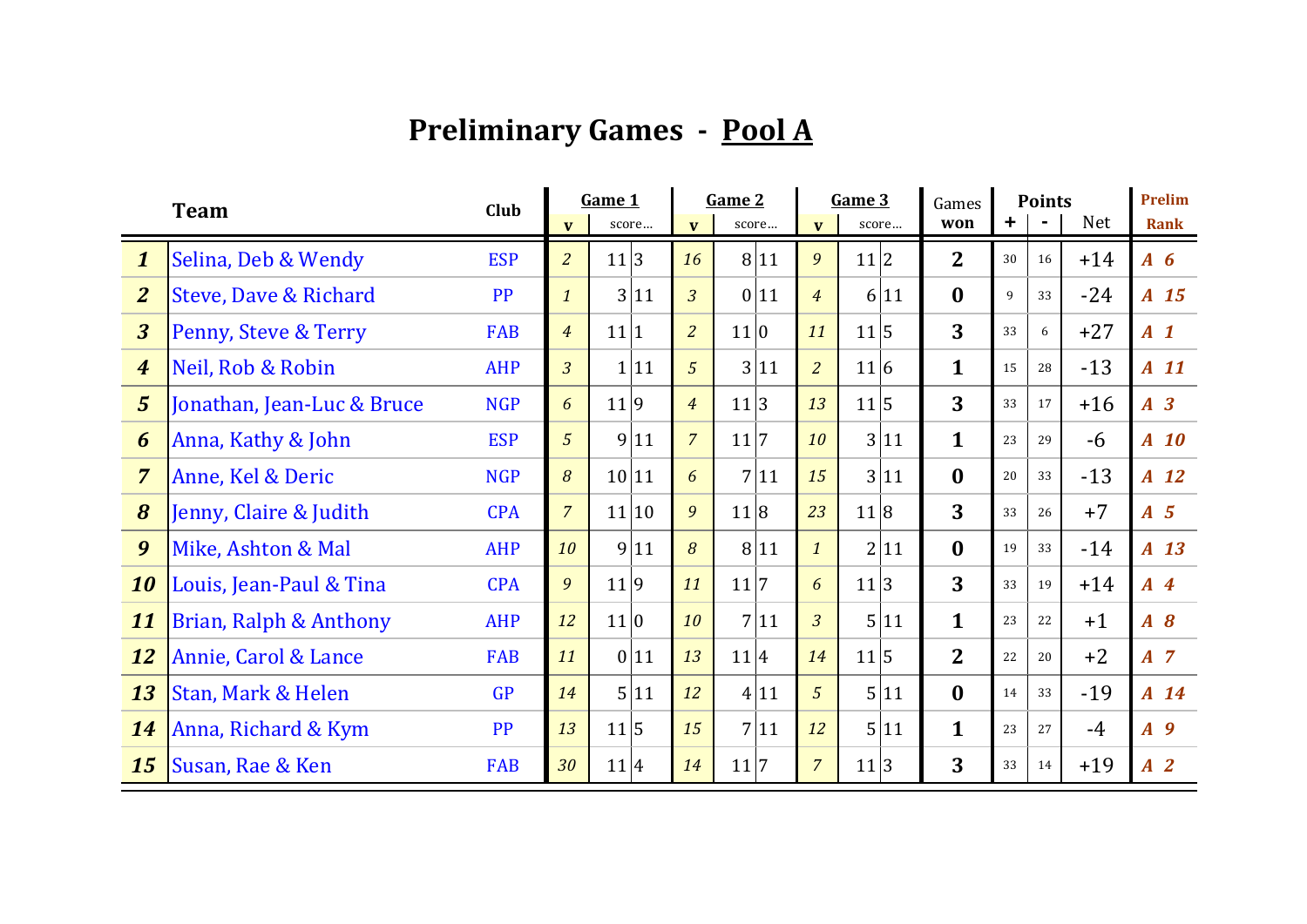## **Preliminary Games - Pool B**

|    | <b>Team</b>                      | Club       |              | Game 1 |                  | Game 2 |              | Game 3               | Games          | <b>Points</b> |                |            | Prelim         |
|----|----------------------------------|------------|--------------|--------|------------------|--------|--------------|----------------------|----------------|---------------|----------------|------------|----------------|
|    |                                  |            | $\mathbf{v}$ | score  | $\mathbf{v}$     | score  | $\mathbf{V}$ | score                | won            | +             | $\blacksquare$ | <b>Net</b> | <b>Rank</b>    |
| 16 | Rod, Julie & Lesley              | <b>NGP</b> | 17           | 0 11   | $\boldsymbol{1}$ | 11 8   | 24           | 8 11                 | $\mathbf{1}$   | 19            | 30             | $-11$      | <b>B</b> 12    |
| 17 | Sandy, Dee & Nathan              | <b>ESP</b> | 16           | 11 0   | 18               | 7 11   | 19           | 10 11                | $\mathbf{1}$   | 28            | 22             | $+6$       | $B\,8$         |
| 18 | Greg, Ross & Quentin             | <b>AHP</b> | 19           | 9 11   | 17               | 11 7   | 26           | 11 8                 | $\overline{2}$ | 31            | 26             | $+5$       | B <sub>4</sub> |
| 19 | Kenny, Jean & Kendy              | <b>NGP</b> | 18           | 11 9   | 20               | 4 11   | 17           | 11 10                | 2 <sup>1</sup> | 26            | 30             | $-4$       | BZ             |
| 20 | <b>Brett, David &amp; Martin</b> | <b>PP</b>  | 21           | 11 6   | 19               | 11 4   | 28           | 11<br>1 <sup>1</sup> | $\overline{2}$ | 23            | 21             | $+2$       | $B\ G$         |
| 21 | Ernie, Wayne & Adrian            | <b>CPA</b> | 20           | 6 11   | 22               | 8 11   | 25           | 6 11                 | $\bf{0}$       | 20            | 33             | $-13$      | <b>B</b> 14    |
| 22 | Tory, Lionel & Ray               | <b>ESP</b> | 23           | 11 9   | 21               | 11 8   | 30           | 11 8                 | 3              | 33            | 25             | $+8$       | B <sub>2</sub> |
| 23 | Heike, Marilyn & Allan           | <b>PP</b>  | 22           | 9 11   | 24               | 11 4   | 8            | 8 11                 | $\mathbf{1}$   | 28            | 26             | $+2$       | B <sub>9</sub> |
| 24 | Axel, John & Paula               | <b>FAB</b> | 25           | 11 4   | 23               | 4 11   | 16           | 11 8                 | $\overline{2}$ | 26            | 23             | $+3$       | $B \quad 5$    |
| 25 | Llianne, Deb & Peter             | <b>AHP</b> | 24           | 4 11   | 26               | 8 11   | 21           | 11 6                 | $\mathbf{1}$   | 23            | 28             | $-5$       | <b>B</b> 11    |
| 26 | Glenis, David & Colin            | <b>GP</b>  | 27           | 011    | 25               | 11 8   | 18           | 8 11                 | $\mathbf{1}$   | 19            | 30             | $-11$      | <b>B</b> 13    |
| 27 | Roland, Miriam & Iliano          | <b>NGP</b> | 26           | 11 0   | 28               | 4 11   | 29           | 7 11                 | $\mathbf{1}$   | 22            | 22             | $\theta$   | <b>B</b> 10    |
| 28 | Alexi, Maurice & Arwed           | <b>ESP</b> | 29           | 11 5   | 27               | 11 4   | 20           | 11 1                 | 3              | 33            | 10             | $+23$      | $B_1$          |
| 29 | Rada, Dominique & Alain          | <b>CPA</b> | 28           | 5 11   | 30               | 11 0   | 27           | 11 7                 | $\overline{2}$ | 27            | 18             | $+9$       | B <sub>3</sub> |
| 30 | Richard, Ken & Jill              | <b>AHP</b> | 15           | 4 11   | 29               | 0 11   | 22           | 8 11                 | $\bf{0}$       | 12            | 33             | $-21$      | <b>B</b> 15    |

**Note: Team 16 and Team 26 had exactly the same scores in all 3 games!**

Team 16 got the higher position by a random process.